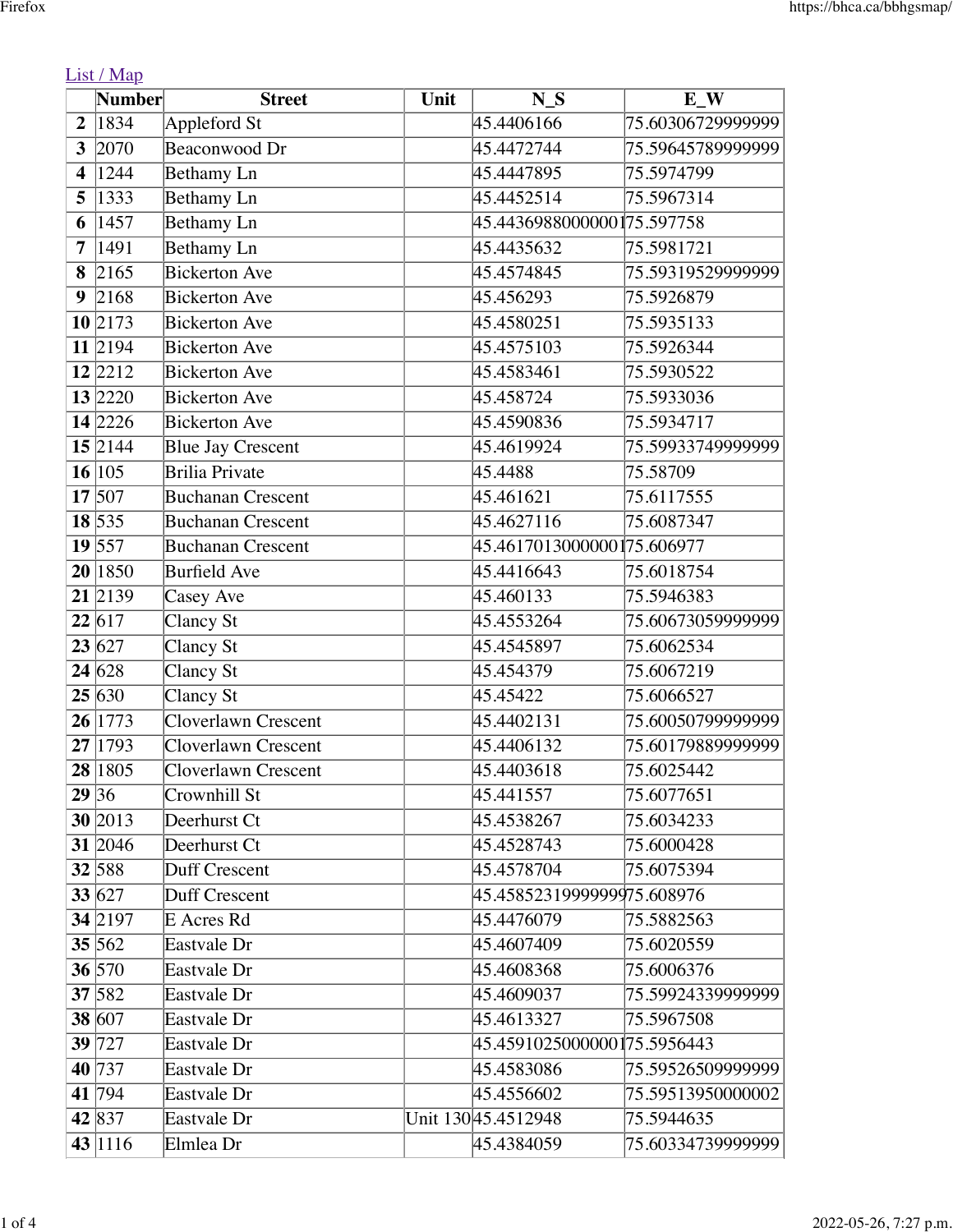|    | Number              | <b>Street</b>                 | Unit    | $N_S$                       | $E_{W}$           |
|----|---------------------|-------------------------------|---------|-----------------------------|-------------------|
|    | 44 1142             | Elmlea Dr                     |         | 45.4388715                  | 75.60319849999999 |
|    | 45 1151             | Elmlea Dr                     |         | 45.438888                   | 75.60450809999999 |
|    | 46 1850             | Elmridge Dr                   |         | 45.44288                    | 75.60316259999999 |
|    | 47 1882             | Elmridge Dr                   |         | 45.4431719                  | 75.60105089999999 |
|    | 48 1902             | Elmridge Dr                   |         | 45.4430211                  | 75.599657         |
|    | 49 900              | Elmsmere Rd                   |         | 45.4446544                  | 75.6036852        |
|    | 50 915              | Elmsmere Rd                   |         | Unit 117 45.4439859         | 75.6026292        |
|    | 51 1286             | Famlit Ct                     |         | 45.4460021                  | 75.5902336        |
|    | 52 2103             | <b>Fillmore Crescent</b>      |         | 45.4617748999999975.6026195 |                   |
|    | 53 2105             | <b>Fillmore Crescent</b>      |         | 45.4619278                  | 75.6026417        |
|    | 54 2160             | Fillmore Crescent             |         | 45.4632612                  | 75.5976376        |
|    | 55 2231             | <b>Fillmore Crescent</b>      |         | 45.4610751                  | 75.59479089999999 |
|    | 56 2243             | <b>Fillmore Crescent</b>      |         | 45.4609036                  | 75.59574719999999 |
|    | 57 2252             | <b>Fillmore Crescent</b>      |         | 45.4610336999999975.5966708 |                   |
|    | 58 2253             | <b>Fillmore Crescent</b>      |         | 45.4606828000000175.5965347 |                   |
|    | 59 1183             | Foxborough Private            |         | 45.4467307                  | 75.5982171        |
|    | 60618               | Gaines Dr                     |         | 45.4549508                  | 75.6081294        |
|    | 61 $621$            | Gaines Dr                     |         | 45.4548645                  | 75.6074718        |
|    | 62 630              | Gaines Dr                     |         | 45.4539931                  | 75.60762009999999 |
|    | 63 2028             | Gatineau View Crescent        |         | 45.4521093                  | 75.6033666        |
|    | $64\overline{2042}$ | <b>Gatineau View Crescent</b> |         | 45.4518783                  | 75.6025167        |
|    | 65 2047             | Gatineau View Crescent        |         | 45.4521467                  | 75.60197629999999 |
|    | 66 627              | <b>Glenhurst Crescent</b>     |         | 45.4559814                  | 75.60281130000001 |
|    | 67 643              | <b>Glenhurst Crescent</b>     |         | 45.4564540999999975.6013243 |                   |
|    | 68 1843             | Greenacre Crescent            |         | 45.4424747                  | 75.60321979999999 |
| 69 | 1850                | <b>Greenacre Crescent</b>     |         | 45.442356                   | 75.602149         |
|    | 70 2168             | Hamelin Crescent              |         | 45.4546773                  | 75.59186989999999 |
|    | 71 2190             | Hamelin Crescent              |         | 45.453411                   | 75.59282259999999 |
|    | 72 1996             | Hollybrook Crescent           |         | 45.4604605                  | 75.6101833        |
|    | 73 2011             | Hollybrook Crescent           |         | 45.4620325                  | 75.60886049999999 |
|    | 74 2123             | <b>Hubbard Crescent</b>       |         | 45.4526711                  | 75.5961215        |
|    | 75 2147             | <b>Hubbard Crescent</b>       |         | 45.4538939                  | 75.59453719999999 |
|    | 76 652              | Ingram Crescent               |         | 45.4577345                  | 75.5978485        |
|    | 77 2033             | Kings Grove Crescent          |         | 45.4602105                  | 75.6042374        |
|    | 78 2040             | Kings Grove Crescent          |         | 45.4600094                  | 75.60313769999999 |
|    | 79 2049             | Kings Grove Crescent          |         | 45.4604424                  | 75.6051166        |
|    | 80 611              | La Vérendrye Dr               |         | 45.4565921                  | 75.60572739999999 |
|    | 81 670              | La Vérendrye Dr               |         | 45.4527769                  | 75.6028844        |
|    | 82 677              | La Vérendrye Dr               |         | 45.4527793                  | 75.6013495        |
|    | 83 1019             | Laporte $S_t$                 |         | 45.4453021                  | 75.5919211        |
|    | 84 1314             | <b>Lassiter Terrace</b>       |         | 45.4494238                  | 75.5972188        |
|    | 85 1480             | Lassiter Terrace              |         | 45.4509245                  | 75.59849179999999 |
|    | 86 2210             | Loyola Ave                    | Unit 11 | 45.4523754                  | 75.5906928        |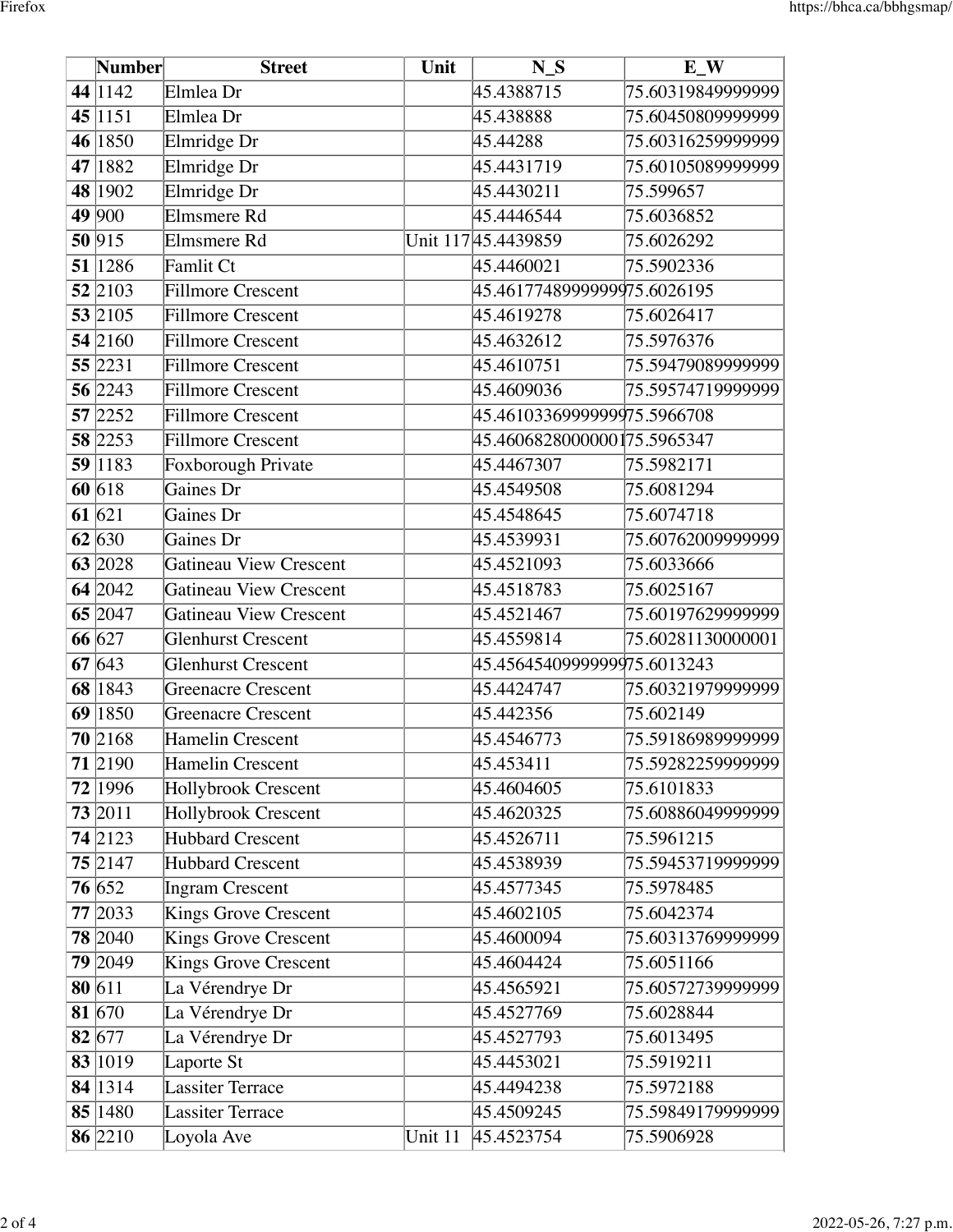|        | Number               | <b>Street</b>            | Unit    | $N_S$                        | $E_{N}$           |
|--------|----------------------|--------------------------|---------|------------------------------|-------------------|
|        | 87 1807              | Marquis Ave              |         | 45.44681800000001 75.5990434 |                   |
|        | 88 1929              | Marquis Ave              |         | 45.4457542                   | 75.603045         |
|        | 89 1900              | Marquis Ave              | Unit 21 | 45.4473867                   | 75.5994757        |
|        | 90 1900              | Marquis Ave              | Unit 25 | 45.4473867                   | 75.5994757        |
|        | 91 1900              | Marquis Ave              | Unit 36 | 45.4473867                   | 75.5994757        |
|        | 92 1963              | Meldrum Ave              |         | 45.456007                    | 75.6074915        |
|        | 93 1969              | Meldrum Ave              |         | 45.4561886                   | 75.6067508        |
|        | 94 124               | Millgreen Crescent       |         | 45.4392279                   | 75.604233         |
|        | 95 2125              | <b>Monson Crescent</b>   |         | 45.4617336                   | 75.5959645        |
|        | 96 2144              | Monson Crescent          |         | 45.4623622                   | 75.5989956        |
|        | 97 2155              | <b>Monson Crescent</b>   |         | 45.4625109                   | 75.5982136        |
|        | $98\overline{2111}$  | Montréal Rd              |         | Unit 18945.4496433           | 75.5900786        |
|        | $\overline{99}$ 2111 | Montréal Rd              |         | Unit 19645.4496433           | 75.5900786        |
|        | 1002111              | Montréal Rd              | Unit 20 | 45.4496433                   | 75.5900786        |
|        | 1012111              | Montréal Rd              | Unit 35 | 45.4496433                   | 75.5900786        |
|        | $102$  1954          | Mulberry Crescent        |         | 45.4482341                   | 75.60277789999999 |
|        | 103 1965             | <b>Mulberry Crescent</b> |         | 45.4482367                   | 75.60192119999999 |
|        | $104$ 1951           | Mulberry Crescent        | Unit 2  | 45.448592                    | 75.6033739        |
|        | 105 1960             | Naskapi Dr               |         | 45.4489504                   | 75.60251070000001 |
|        | 1062052              | Naskapi Dr               |         | 45.4479367                   | 75.5972453        |
|        | 1072058              | Naskapi Dr               |         | 45.4482972                   | 75.597234         |
|        | 108 1912             | Oakdean Crescent         |         | 45.4597948                   | 75.6088259        |
|        | 109 1934             | Oakdean Crescent         |         | 45.4583763                   | 75.6099928        |
|        | 110 1941             | Oakdean Crescent         |         | 45.4586887                   | 75.60953310000001 |
|        | 111 1981             | Oakdean Crescent         |         | 45.4569495999999975.6066165  |                   |
|        | 112 2348             | Ogilvie Rd               |         | 45.4539456                   | 75.5972785        |
|        | 113 2364             | Ogilvie Rd               |         | 45.4551595000000175.5979633  |                   |
|        | 114 2401             | Ogilvie Rd               |         | 45.4574825                   | 75.6011484        |
|        | 115 2423             | Ogilvie Rd               |         | 45.4591796                   | 75.6020886        |
|        | 116 2300             | Ogilvie Rd               | Unit 30 | 45.4500819                   | 75.5955395        |
|        | 117 2300             | Ogilvie Rd               | Unit 43 | 45.4500819                   | 75.5955395        |
|        | 118 2012             | Quincy Ave               |         | 45.4607017                   | 75.6073542        |
|        | 119 2015             | Quincy Ave               |         | 45.4609136                   | 75.608097         |
|        | 1202126              | Radford Ct               |         | 45.4585549                   | 75.5987483        |
| 121694 |                      | Shefford Ct              |         | 45.4607746                   | 75.5948086        |
| 122996 |                      | Shefford Rd              |         | 45.4482747                   | 75.5874994        |
| 123750 |                      | <b>Stiles Crescent</b>   |         | 45.4579438                   | 75.5945374        |
| 124758 |                      | <b>Stiles Crescent</b>   |         | 45.4573794                   | 75.59420589999999 |
| 125 16 |                      | Sumac St                 |         | 45.4434727                   | 75.60914679999999 |
| 12642  |                      | Sumac St                 |         | 45.4435392                   | 75.6072758        |
|        | 127 2023             | Woodglen Crescent        |         | 45.4595666                   | 75.60334929999999 |
|        | 128 2035             | Woodglen Crescent        |         | 45.4590047                   | 75.60248039999999 |
|        | 129 2036             | Woodglen Crescent        |         | 45.4587847                   | 75.60416169999999 |